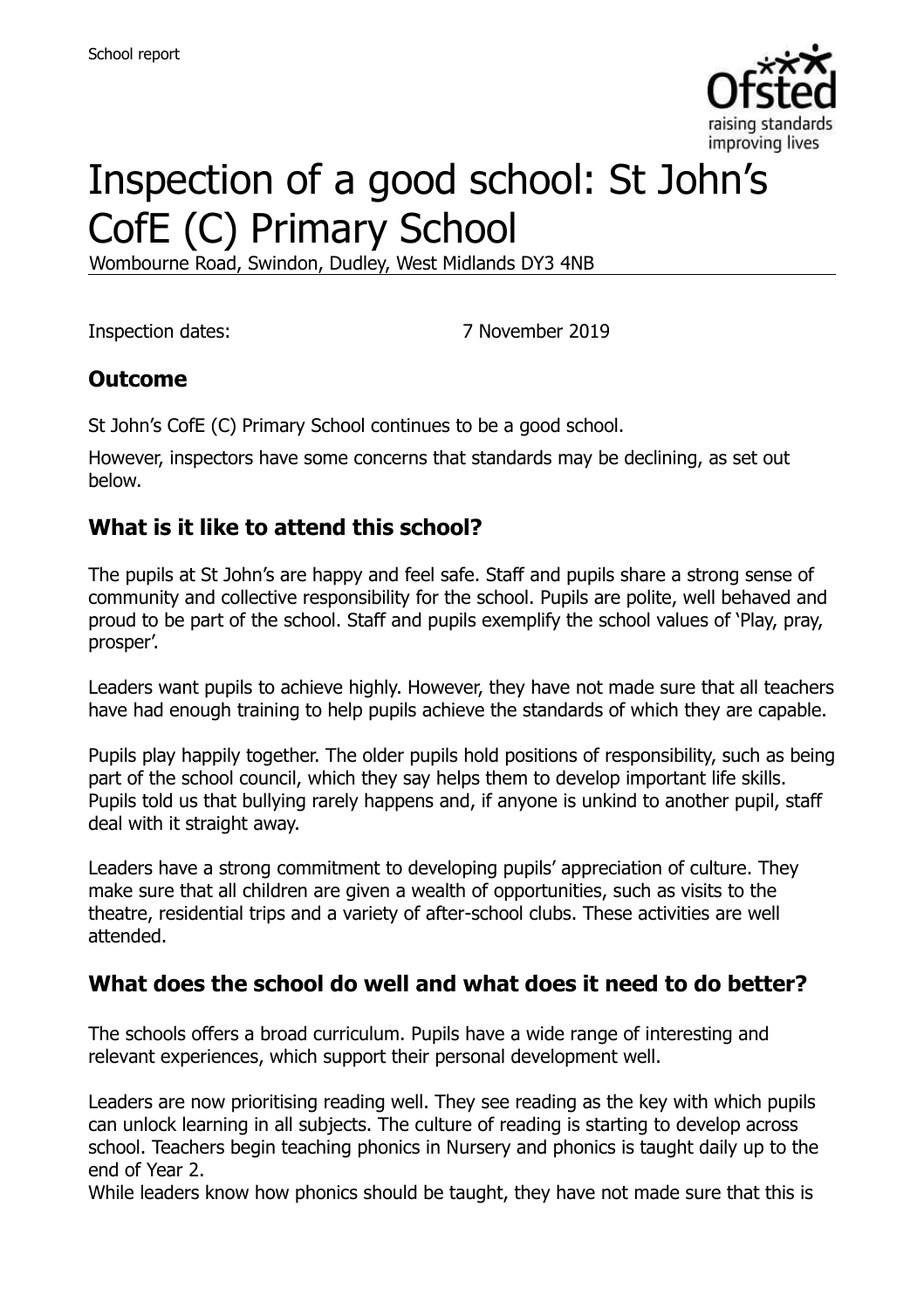

put into practice. Currently, the teaching of reading does not help pupils who have fallen behind to catch up quickly enough. Pupils' reading books do not consistently match their phonics knowledge, which is slowing their progress. This is especially the case for pupils with special educational needs and/or disabilities (SEND). However, some pupils develop into confident and fluent readers. They enjoy reading regularly to adults at home and in school.

In mathematics, there is a mixed picture. Leaders have not set out clearly how pupils' knowledge and skills should be developed in different year groups or in each mathematical topic. In key stage 1 and lower key stage 2, pupils' books and discussions with pupils show that teachers do not build on pupils' prior learning well enough. Therefore, some pupils are unable to choose the appropriate mathematical strategies to solve different calculations. However, in upper key stage 2, pupils are more confident in talking about their mathematical knowledge and how to apply it to their work to help them solve problems. For example, inspectors saw pupils applying their knowledge of times tables when rounding and estimating.

Art is a strength of the school. The curriculum is well sequenced and planned clearly. It takes into account what all pupils need to learn. Pupils build on their art skills very well from one year to the next. For example, pupils learning about shading in the work of Salvador Dali talked about how these techniques built on their learning from the previous year. Pupils talk confidently about the skills and knowledge they have learned in their art lessons. They have a real passion for the subject. The art curriculum offers a wide range of experiences and there are plans in place to visit the local art gallery. Craft clubs are well attended.

Leaders understand the importance of providing all children, including two- and threeyear-old children, with a good start to their education. Children in the early years enjoy a range of activities and experiences which are well matched to their needs.

Governors play a key role in the school. There has recently been an increase in the number of governors who are skilled and trained to challenge and support school leaders. Governors are determined to help to improve the school and are beginning to do so. However, there is still work to do.

Parents and carers spoken to are happy with the school. They particularly like the sense of belonging and the nurturing feel that this small school offers. Parents commented that their children enjoy coming to school and have lots of opportunities to enrich their learning, for example the extra-curricular clubs.

## **Safeguarding**

The arrangements for safeguarding are effective.

Leaders ensure that all staff and governors receive effective safeguarding training. As a result, staff have a good understanding of how to identify signs that a pupil may be at risk of harm.

The headteacher keeps accurate and well-organised records and works well with outside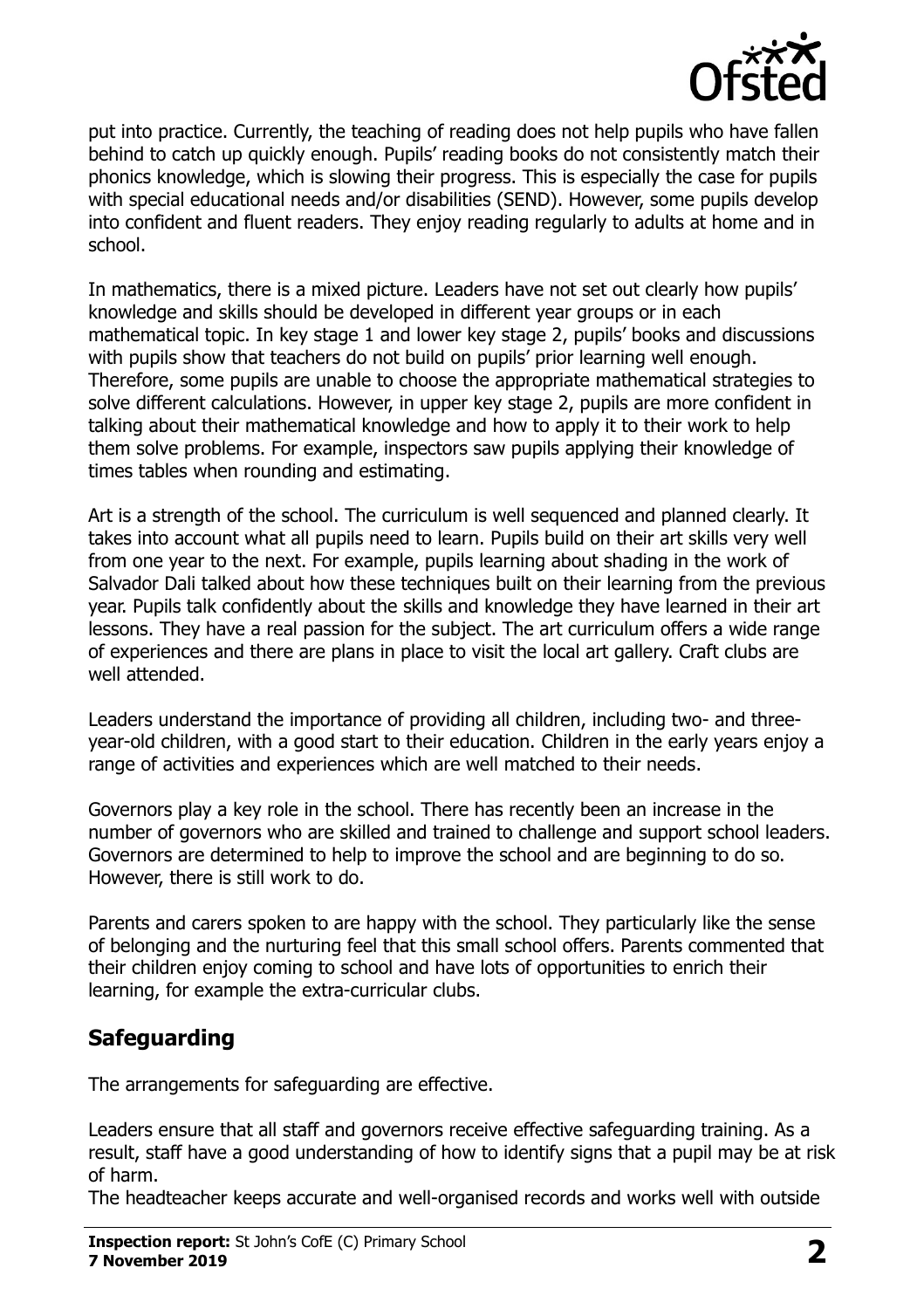

agencies to ensure that all pupils are kept safe. Leaders know the school community well. They have put in place training for parents to help them understand the importance of keeping their children safe when using the internet.

# **What does the school need to do to improve?**

# **(Information for the school and appropriate authority)**

- Some of the lowest-ability pupils in key stage 1 and Reception, including pupils with SEND, do not have reading books that match their phonics knowledge. This hampers their ability to decode words and read successfully. To enable these pupils to reach the expected standard in the Year 1 phonics screening check, leaders need to ensure that teachers choose texts that are accurately matched to pupils' reading and phonics abilities. They should ensure that pupils are provided with opportunities to practise reading skills in their lessons and beyond.
- The mathematics curriculum is not well planned and sequenced, and staff have not had enough training in the subject. Leaders should ensure that the mathematics curriculum is planned and sequenced in a logical order to enable pupils to build on their mathematical knowledge and skills so that they can know more, remember more and achieve well. They should make sure that teachers have appropriate training to enable them to deliver a sequenced mathematical curriculum.

# **Background**

When we have judged a school to be good, we will then normally go into the school about once every four years to confirm that the school remains good. This is called a section 8 inspection of a good school or non-exempt outstanding school. We do not give graded judgements on a section 8 inspection. However, if we find some evidence that the school could now be better than good or that standards may be declining, then the next inspection will be a section 5 inspection. Usually this is within one to two years of the date of the section 8 inspection. If we have serious concerns about safeguarding, behaviour or the quality of education, we will convert the section 8 inspection to a section 5 inspection immediately.

This is the first section 8 inspection since we judged the school to be good on 2–3 March 2016.

#### **How can I feed back my views?**

You can use [Ofsted Parent View](https://parentview.ofsted.gov.uk/) to give Ofsted your opinion on your child's school, or to find out what other parents and carers think. We use Ofsted Parent View information when deciding which schools to inspect, when to inspect them and as part of their inspection.

The Department for Education has further quidance on how to complain about a school. If you are not happy with the inspection or the report, you can [complain to Ofsted.](https://www.gov.uk/complain-ofsted-report)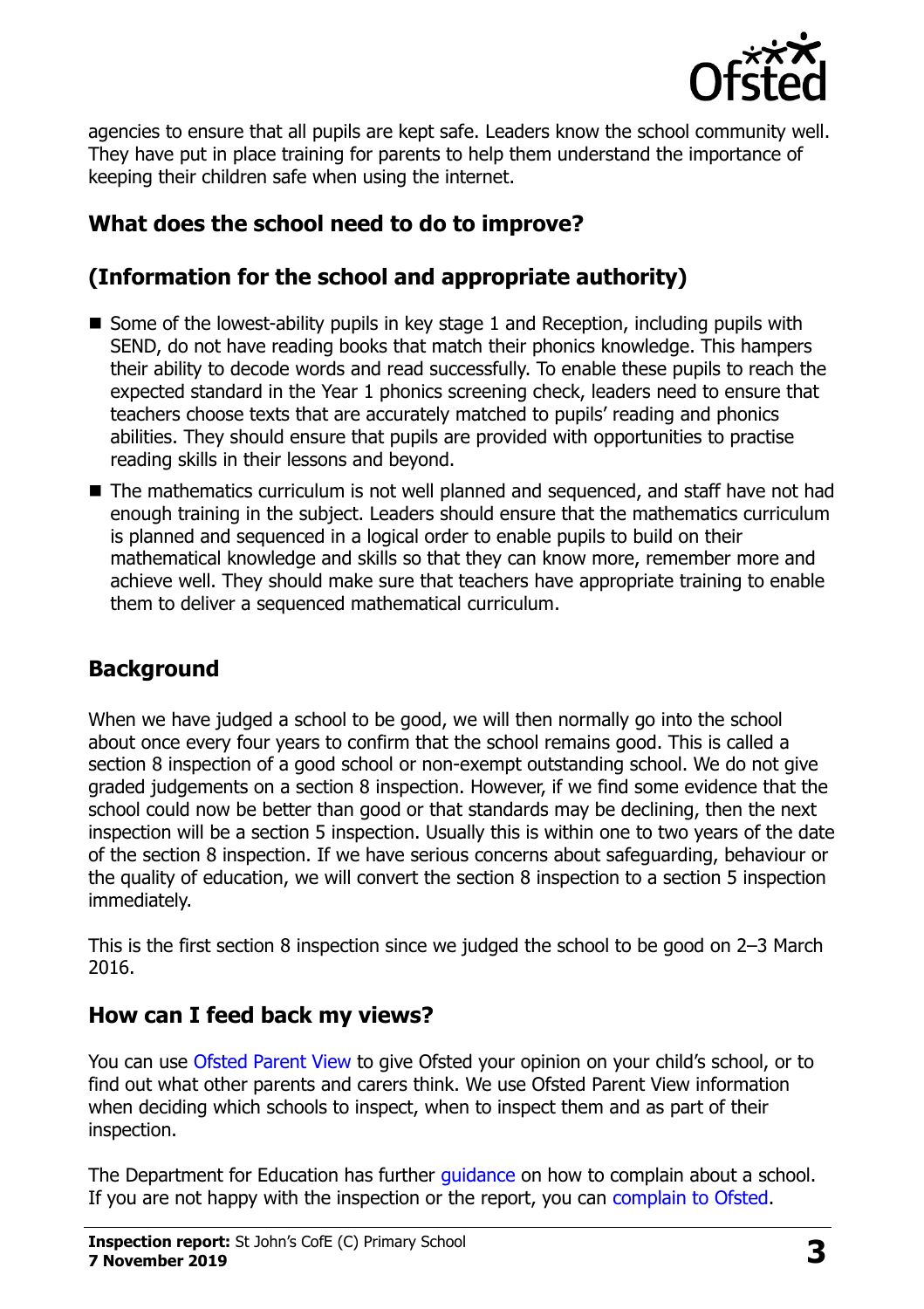

# **Further information**

You can search for [published performance information](http://www.compare-school-performance.service.gov.uk/) about the school.

In the report, '[disadvantaged pupils](http://www.gov.uk/guidance/pupil-premium-information-for-schools-and-alternative-provision-settings)' refers to those pupils who attract government pupil premium funding: pupils claiming free school meals at any point in the last six years and pupils in care or who left care through adoption or another formal route.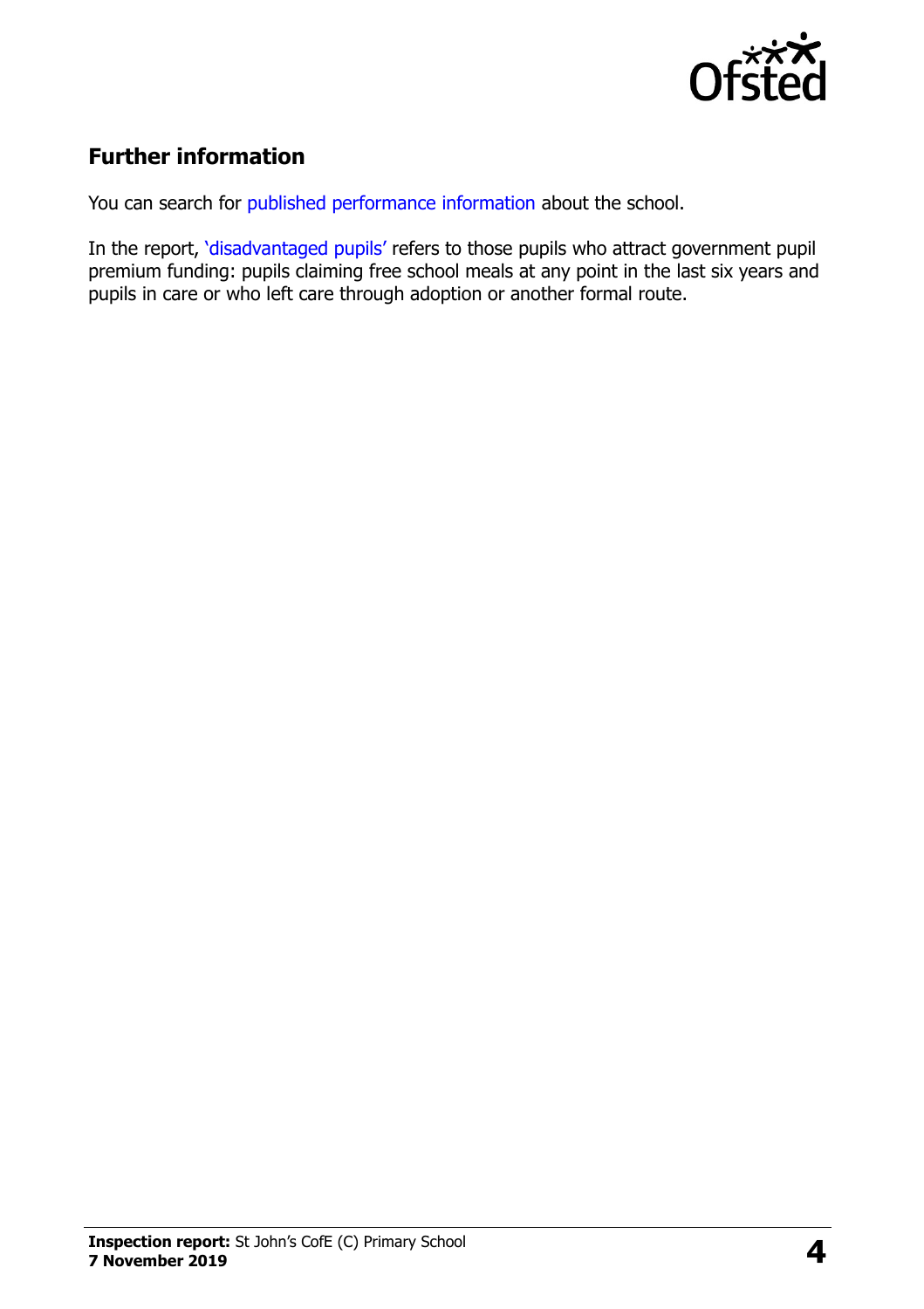

#### **School details**

| Unique reference number             | 124278                             |
|-------------------------------------|------------------------------------|
| <b>Local authority</b>              | <b>Staffordshire</b>               |
| <b>Inspection number</b>            | 10111812                           |
| <b>Type of school</b>               | Primary                            |
| <b>School category</b>              | Voluntary controlled               |
| Age range of pupils                 | 2 to 11                            |
| <b>Gender of pupils</b>             | Mixed                              |
| Number of pupils on the school roll | 90                                 |
| <b>Appropriate authority</b>        | The governing body                 |
| <b>Chair of governing body</b>      | Gavin Bowen                        |
| <b>Headteacher</b>                  | Donna Calloway                     |
| Website                             | www.st-johns-swindon.staffs.sch.uk |
| Date of previous inspection         | 2-3 March 2016                     |

## **Information about this school**

■ Since the last inspection, the school has started providing education for two-year-old children.

## **Information about this inspection**

- During the inspection, inspectors spoke formally with pupils about their work and school life. Inspectors held meetings with senior leaders, subject leaders, governors, teachers and parents.
- The inspectors looked in depth at reading, mathematics and art. In each subject, inspection activities included discussions with the subject leader, visits to lessons, discussions with teachers, scrutiny of pupils' work and discussions with pupils.
- The inspectors listened to pupils read across all classes and talked to them about their reading.
- The inspectors considered pupils' behaviour in lessons and at breaktime and lunchtime. There were no responses to Ofsted's pupil questionnaire. The inspectors spoke formally with a group of pupils, as well as talking to pupils in lessons and around school.
- The inspectors met with the headteacher to discuss the school's safeguarding procedures. They reviewed policies and records relating to safeguarding, behaviour,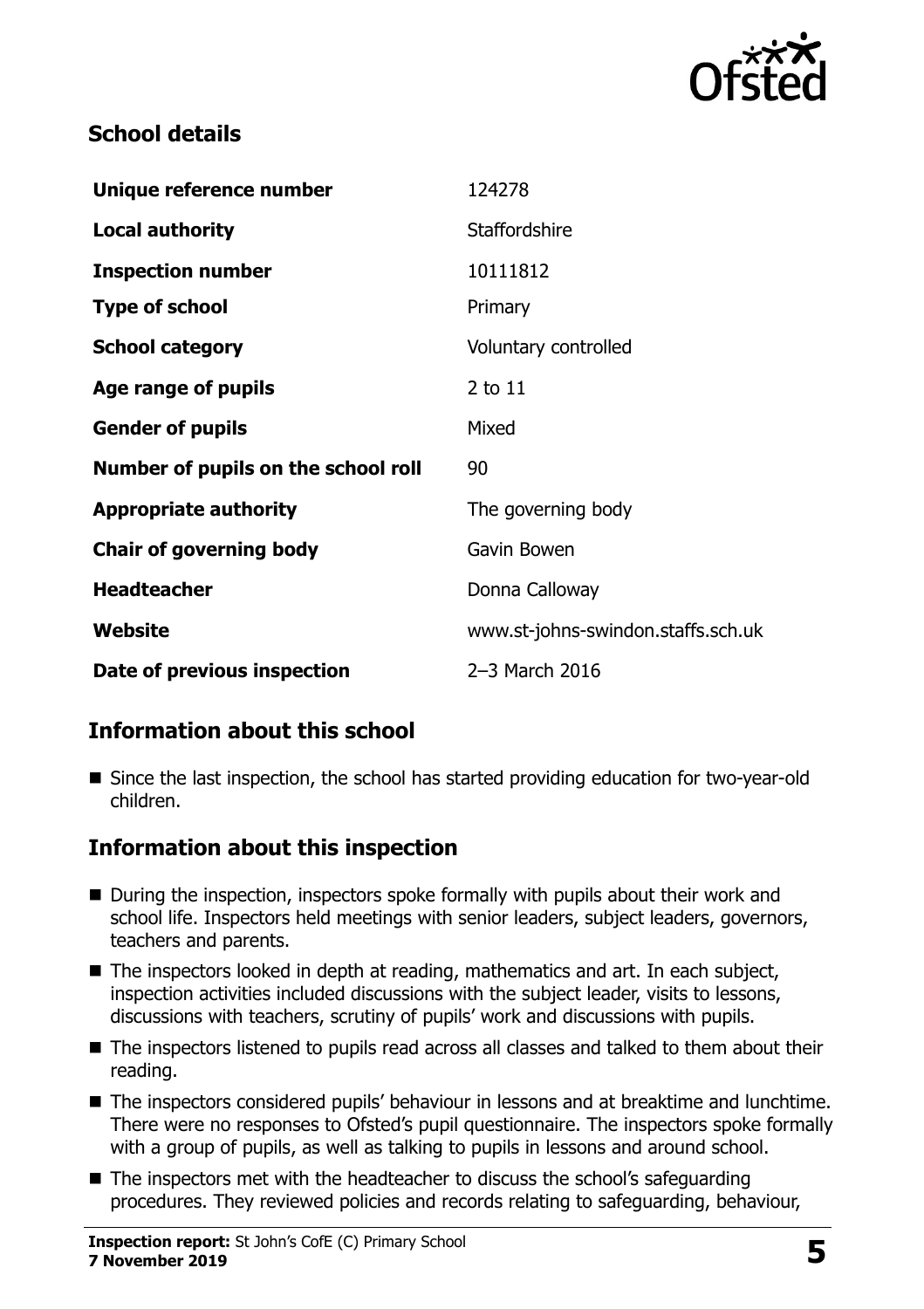

attendance and pupils who have left the school. The inspectors spoke to pupils, staff and parents about how safe pupils are at school.

- The inspectors reviewed the school's self-evaluation and improvement plans and information on the school's website. They considered the six responses to Ofsted's online staff questionnaire.
- The inspectors considered the 12 free-text responses to Parent View, Ofsted's parent questionnaire. They also spoke to some parents at the beginning of the school day.

#### **Inspection team**

Kate Brunt, lead inspector **CES COLLECT** Ofsted Inspector

Josie Leese Ofsted Inspector